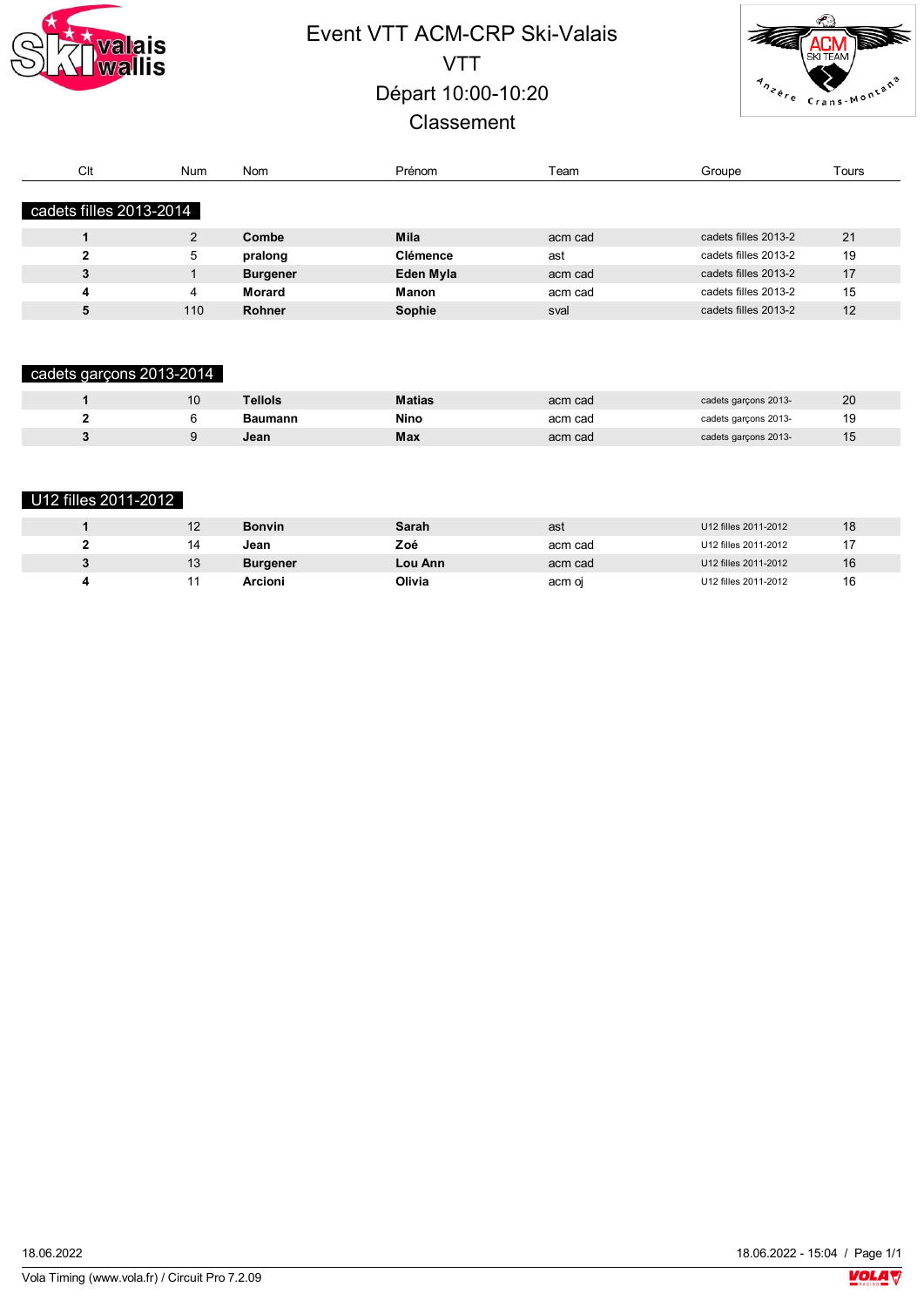

# Event VTT ACM-CRP Ski-Valais VTT Départ 10:30-10:50 **Classement**



| Clt                   | Num | <b>Nom</b>        | Prénom           | Team    | Groupe               | Tours |
|-----------------------|-----|-------------------|------------------|---------|----------------------|-------|
|                       |     |                   |                  |         |                      |       |
| U12 garçons 2011-2012 |     |                   |                  |         |                      |       |
| 1                     | 30  | von Dach          | Hugo             | acm oj  | U12 garçons 2011-201 | 22    |
| $\overline{2}$        | 25  | <b>Priotto</b>    | <b>Francesco</b> | acm oj  | U12 garçons 2011-201 | 21    |
| 3                     | 17  | <b>Burgener</b>   | Evan             | acm oj  | U12 garçons 2011-201 | 21    |
| 4                     | 31  | Mayor             | Killian          | ast     | U12 garçons 2011-201 | 21    |
| 5                     | 21  | Luyet             | <b>Tim</b>       | acm oj  | U12 garçons 2011-201 | 21    |
| 6                     | 26  | Rey               | Loïs             | acm oj  | U12 garçons 2011-201 | 21    |
| 7                     | 27  | Saegesser         | Rémy             | acm oj  | U12 garçons 2011-201 | 20    |
| 8                     | 24  | <b>Pfammatter</b> | Loan             | ast     | U12 garçons 2011-201 | 20    |
| 9                     | 16  | <b>Bagnoud</b>    | Nathéo           | acm oj  | U12 garçons 2011-201 | 20    |
| 10                    | 19  | <b>Duchemin</b>   | Arthur           | acm cad | U12 garçons 2011-201 | 20    |
| 11                    | 22  | <b>Morard</b>     | Arno             | acm oj  | U12 garçons 2011-201 | 20    |
| 12                    | 28  | <b>Simoes</b>     | Miguel           | acm oj  | U12 garçons 2011-201 | 19    |
| 13                    | 23  | <b>Morisoli</b>   | Emile            | ast     | U12 garçons 2011-201 | 18    |
| 14                    | 18  | Chelala           | Mayeul           | acm cad | U12 garçons 2011-201 | 17    |

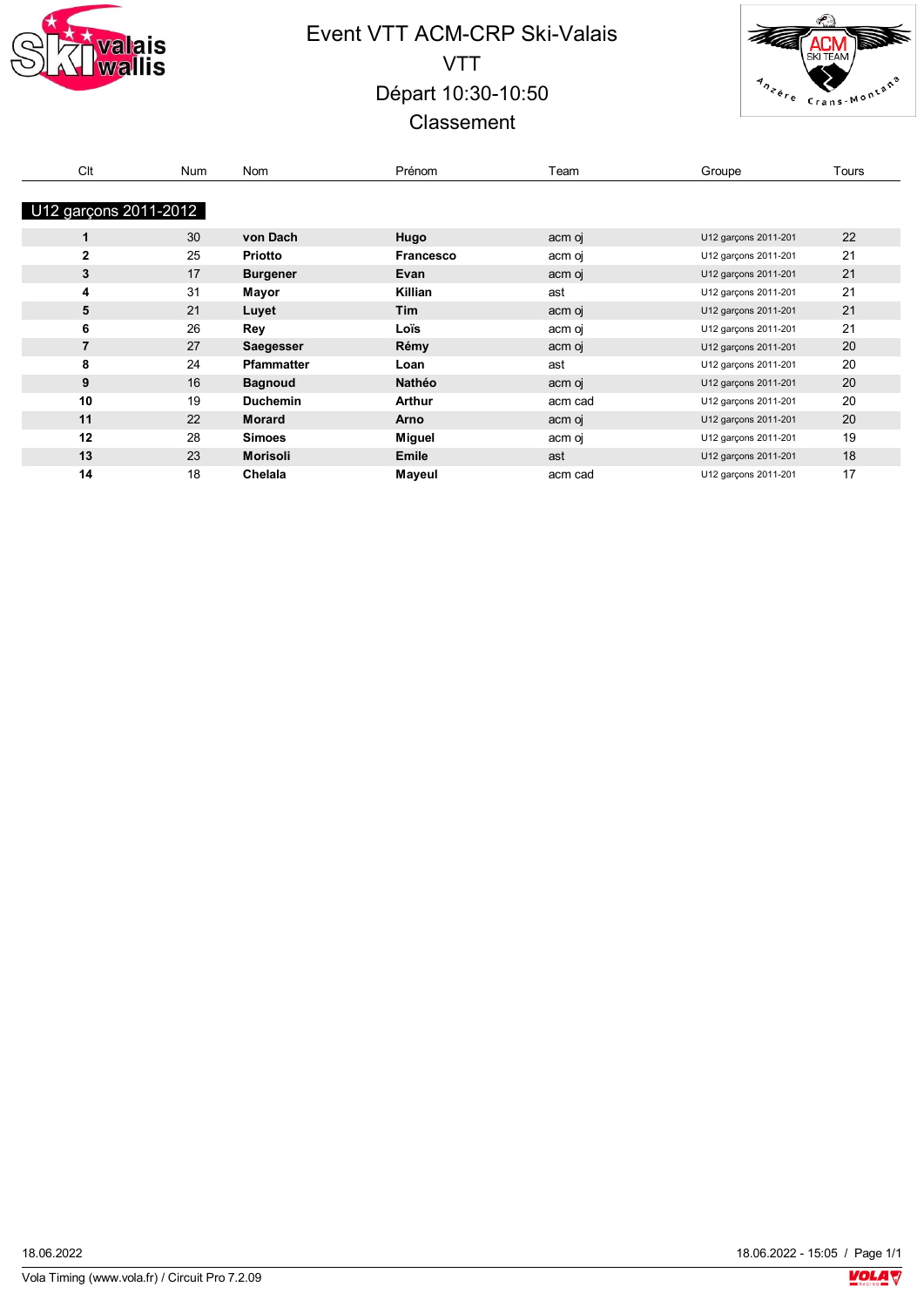

# Event VTT ACM-CRP Ski-Valais VTT Départ 11:00-11:20 **Classement**



| Clt                  | <b>Num</b> | <b>Nom</b>   | Prénom        | Team   | Groupe               | Tours |
|----------------------|------------|--------------|---------------|--------|----------------------|-------|
|                      |            |              |               |        |                      |       |
| U14 filles 2009-2010 |            |              |               |        |                      |       |
|                      |            |              |               |        |                      |       |
|                      | 36         | Tetard       | <b>Daria</b>  | sval   | U14 filles 2009-2010 | 22    |
|                      | 35         | Mever        | <b>Manon</b>  | sval   | U14 filles 2009-2010 | 22    |
|                      | 34         | Léonie       | <b>Bonvin</b> | sval   | U14 filles 2009-2010 | 21    |
|                      | 33         | <b>Clerc</b> | Anna          | acm oi | U14 filles 2009-2010 | 20    |

#### U14 garçons 2009-2010

| 37  | <b>Masserev</b>  | <b>Célien</b> | sval   | U14 garçons 2009-201 | 23 |
|-----|------------------|---------------|--------|----------------------|----|
| 117 | Avmon            | Aloïs         | sval   | U14 garcons 2009-201 | 22 |
| 38  | <b>Vallotton</b> | Samuel        | acm oi | U14 garçons 2009-201 | 22 |
| 115 | Duc              | Nathanaël     | svai   | U14 garçons 2009-201 | 22 |

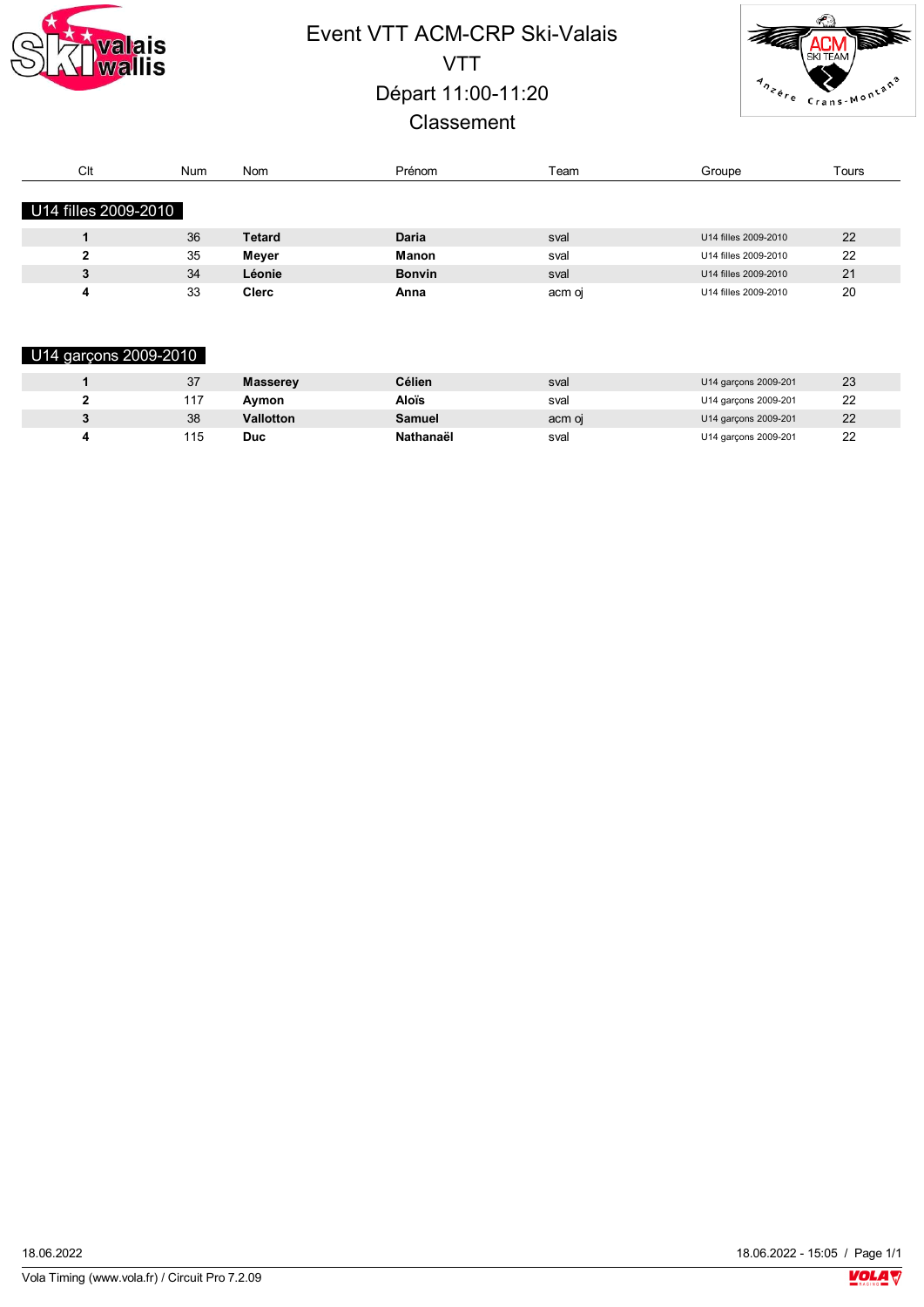

# Event VTT ACM-CRP Ski-Valais VTT Départ 11:30-11:50 **Classement**



| Clt                  | <b>Num</b> | <b>Nom</b>       | Prénom           | Геаm   | Groupe               | Tours |
|----------------------|------------|------------------|------------------|--------|----------------------|-------|
|                      |            |                  |                  |        |                      |       |
| U16 filles 2007-2008 |            |                  |                  |        |                      |       |
|                      | 41         | <b>Duchemin</b>  | <b>Marie</b>     | acm oj | U16 filles 2007-2008 | 22    |
| 2                    | 44         | <b>Patterson</b> | <b>Phebie</b>    | sval   | U16 filles 2007-2008 | 22    |
| 3                    | 43         | Morisoli         | Aline            | sval   | U16 filles 2007-2008 | 22    |
| 4                    | 40         | <b>Burgener</b>  | Cylia            | sval   | U16 filles 2007-2008 | 22    |
| 5                    | 45         | <b>Zeiser</b>    | <b>Charlotte</b> | sval   | U16 filles 2007-2008 | 21    |
| 6                    | 39         | <b>Burgener</b>  | Ambre            | acm oj | U16 filles 2007-2008 | 20    |
|                      | 42         | Louwagie         | Louise           | sval   | U16 filles 2007-2008 | 10    |

#### U16 garçons 2007-2008

|     | Olby  | Kenzo          | sval | U16 garçons 2007-200 | 24           |
|-----|-------|----------------|------|----------------------|--------------|
| 116 | Clerc | <b>Achille</b> | sval | U16 garçons 2007-200 | 23<br>$\sim$ |
| 46  | Meyer | Nolan          | sval | U16 garçons 2007-200 | 23           |